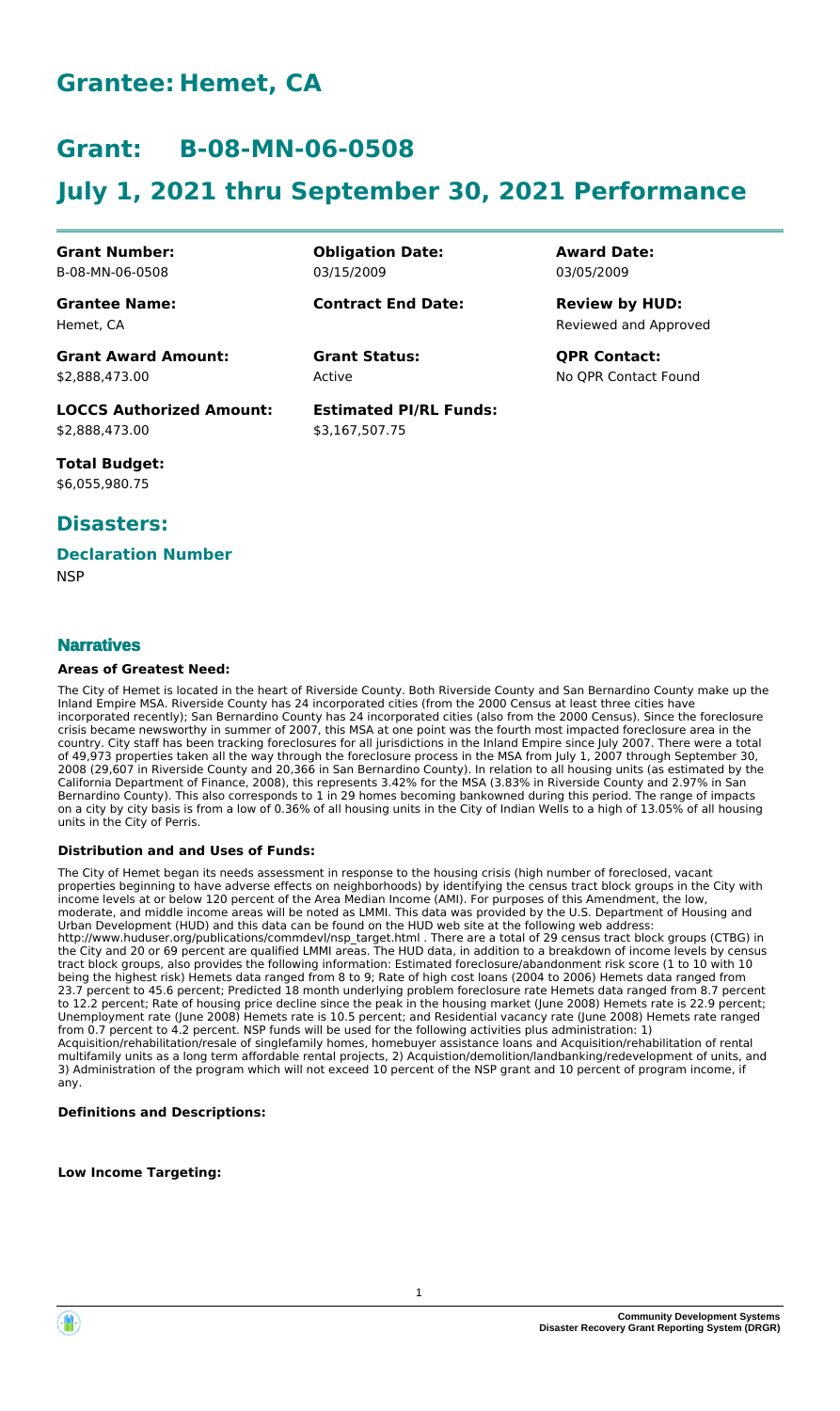#### **Public Comment:**

| <b>Overall</b>                                     | <b>This Report Period</b> | <b>To Date</b> |
|----------------------------------------------------|---------------------------|----------------|
| <b>Total Projected Budget from All Sources</b>     | \$0.00                    | \$5,993,570.78 |
| <b>Total Budget</b>                                | \$0.00                    | \$5,993,570.78 |
| <b>Total Obligated</b>                             | \$0.00                    | \$5,993,570.78 |
| <b>Total Funds Drawdown</b>                        | \$0.00                    | \$5,990,606.77 |
| <b>Program Funds Drawdown</b>                      | \$0.00                    | \$2,813,099.02 |
| <b>Program Income Drawdown</b>                     | \$0.00                    | \$3,177,507.75 |
| <b>Program Income Received</b>                     | \$0.00                    | \$3,177,507.75 |
| <b>Total Funds Expended</b>                        | \$0.00                    | \$6,056,767.63 |
| <b>HUD Identified Most Impacted and Distressed</b> | \$0.00                    | \$0.00         |
| <b>Other Funds</b>                                 | \$0.00                    | \$0.00         |
| Match Funds                                        | \$0.00                    | \$0.00         |
| Non-Match Funds                                    | \$0.00                    | \$0.00         |

#### **Funds Expended**

| <b>Overall</b>                                 | <b>This Period</b> | <b>To Date</b> |
|------------------------------------------------|--------------------|----------------|
| ANR Industries, Inc.                           | \$0.00             | \$470,509.25   |
| City of Hemet Housing Authority                | \$0.00             | \$34,998.80    |
| CivicStone, Inc.                               | \$0.00             | \$291,747.72   |
| <b>Hemet Housing Authority</b>                 | \$0.00             | \$567,327.12   |
| Marana Construction                            | \$0.00             | \$1,049,933.88 |
| Riverside Housing Development Corporation      | \$0.00             | \$633,622.77   |
| VCD Corp                                       | \$0.00             | \$879,100.95   |
| West Coast Development & DBJ Development Corp. | \$0.00             | \$2,129,527.14 |

## **Progress Toward Required Numeric Targets**

| <b>Requirement</b>                       | <b>Target</b>  | <b>Projected</b> | <b>Actual</b>  |
|------------------------------------------|----------------|------------------|----------------|
| <b>Overall Benefit Percentage</b>        | 99.99%         | $.00\%$          | $.00\%$        |
| <b>Minimum Non Federal Match</b>         | \$.00          | \$.00            | \$.00          |
| <b>Overall Benefit Amount</b>            | \$5,620,051.47 | \$.00            | \$.00          |
| <b>Limit on Public Services</b>          | \$433,270.95   | \$.00            | \$.00          |
| <b>Limit on Admin/Planning</b>           | \$288,847.30   | \$435,367.22     | \$432,403.21   |
| <b>Limit on Admin</b>                    | \$.00          | \$435,367.22     | \$432,403.21   |
| <b>Most Impacted and Distressed</b>      | \$.00          | \$.00            | \$.00          |
| <b>Progress towards LH25 Requirement</b> | \$1,513,995.19 |                  | \$1,454,773.07 |

## **Overall Progress Narrative:**

There has been no activity during this period.